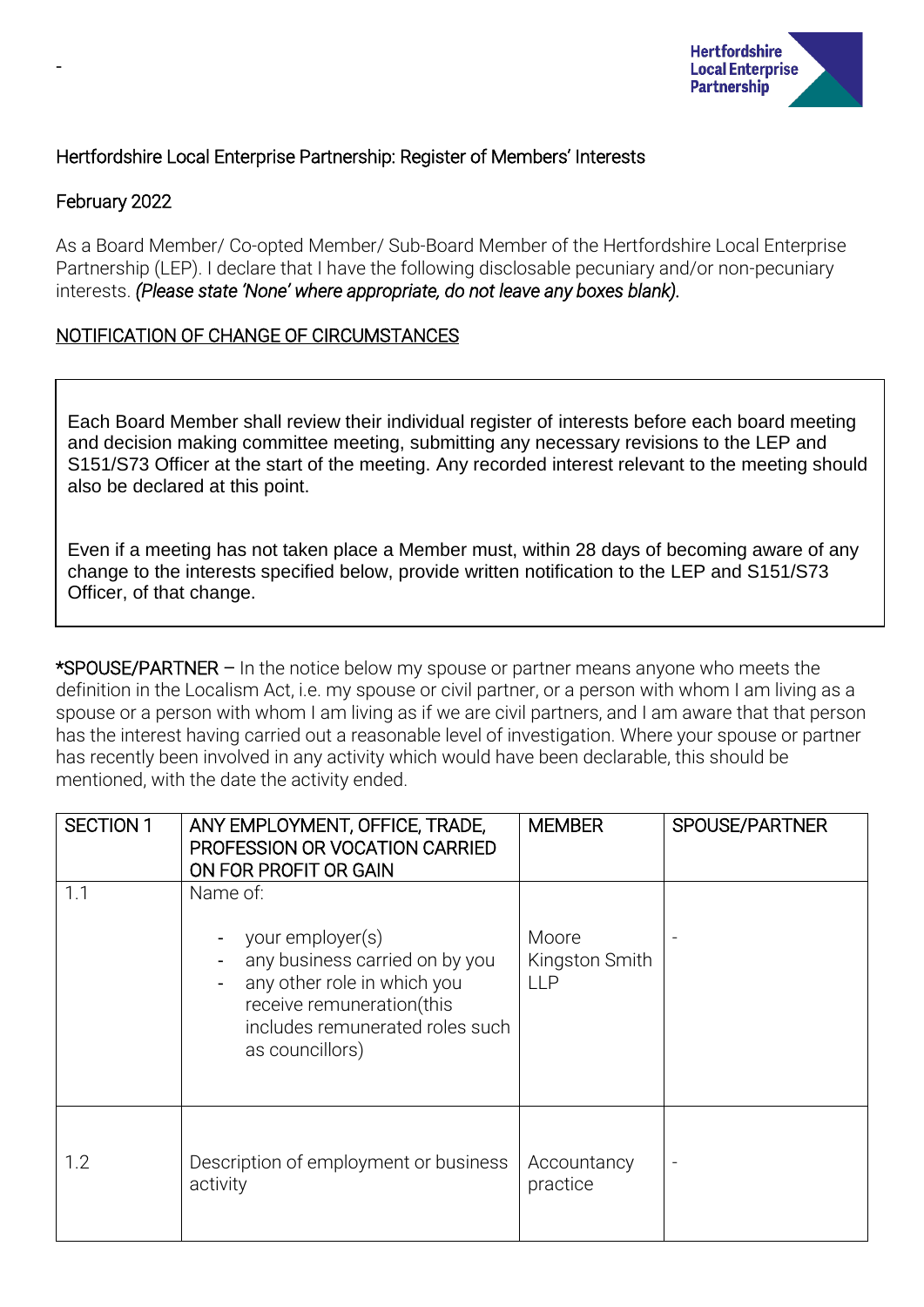

| 1.3              | The name of any firm in which you are<br>a partner                                                                                                                                                                                                                            | Moore<br>Kingston Smith<br><b>LLP</b> |                |
|------------------|-------------------------------------------------------------------------------------------------------------------------------------------------------------------------------------------------------------------------------------------------------------------------------|---------------------------------------|----------------|
| 1.4              | The name of any company for which<br>you are a remunerated director                                                                                                                                                                                                           |                                       |                |
| <b>SECTION 2</b> | <b>SPONSORSHIP</b>                                                                                                                                                                                                                                                            | <b>MYSELF</b>                         | SPOUSE/PARTNER |
| 2.1              | Any financial benefit obtained (other<br>than from the LEP) which is paid as a<br>result of carrying out duties as a<br>Member.<br>This includes any payment or financial                                                                                                     | None                                  |                |
|                  | benefit from a Trade Union within the<br>meaning of the Trade Union and<br>Labour Relations (Consolidation) Act<br>1992 (a)                                                                                                                                                   |                                       |                |
| <b>SECTION 3</b> | <b>CONTRACTS</b>                                                                                                                                                                                                                                                              | <b>MYSELF</b>                         | SPOUSE/PARTNER |
| 3.1              | Any contract for goods, works or<br>services with the LEP which has not<br>been fully discharged by any<br>organisation named at 1.1                                                                                                                                          | None                                  |                |
| 3.2              | Any contract for goods, works or<br>services entered into by any<br>organisation named at 1.1 where either<br>party is likely to have a commercial<br>interest in the outcome of the business<br>being decided by the LEP in the<br>forthcoming meeting.                      | None                                  |                |
| <b>SECTION 4</b> | <b>LAND OR PROPERTY</b>                                                                                                                                                                                                                                                       | <b>MYSELF</b>                         | SPOUSE/PARTNER |
| 4.1              | Any interest you or any organisation<br>listed at 1.1 may have in land or<br>property which is likely to be affected<br>by a decision made by the LEP.                                                                                                                        | None                                  |                |
|                  | This would include, within the area of<br>the LEP:<br>Any interest in any land in the<br>LEP areas, including your<br>place(s) of residency<br>Any tenancy where the landlord<br>is the LEP and the tenant is a<br>body in which relevant person<br>has a beneficial interest |                                       |                |

-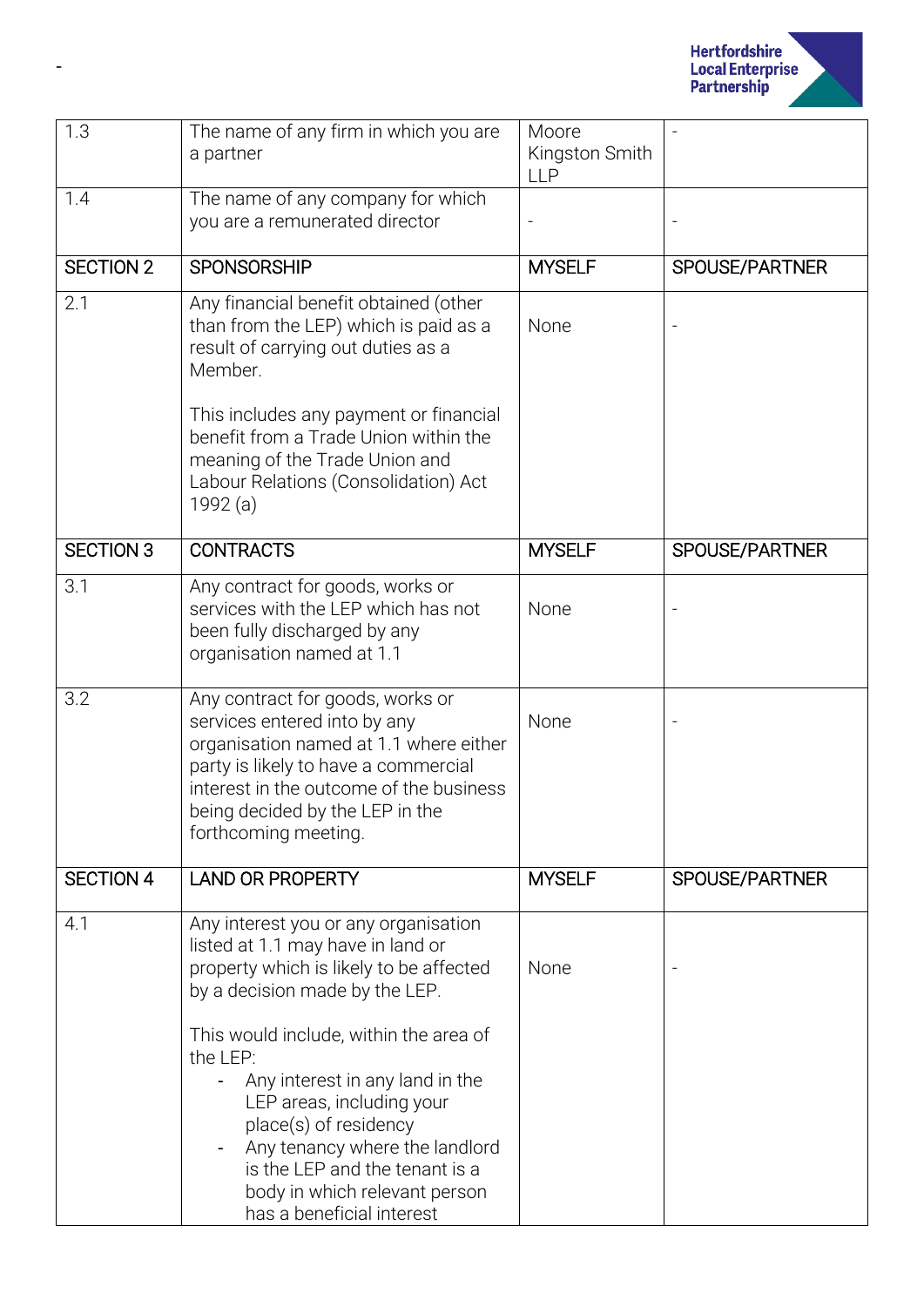

|                  | Any licence for a month or<br>longer to occupy land owned by<br>the LEP<br>For property interests, please state the<br>first part of the postcode and the Local<br>Authority where the property resides. If<br>you own/lease more than one property<br>in a single postcode area, please state<br>this.                                                                                                                                                                                                                                                                                           |               |                |
|------------------|---------------------------------------------------------------------------------------------------------------------------------------------------------------------------------------------------------------------------------------------------------------------------------------------------------------------------------------------------------------------------------------------------------------------------------------------------------------------------------------------------------------------------------------------------------------------------------------------------|---------------|----------------|
| <b>SECTION 5</b> | <b>SECURITIES</b>                                                                                                                                                                                                                                                                                                                                                                                                                                                                                                                                                                                 | <b>MYSELF</b> | SPOUSE/PARTNER |
| 5.1              | Any interest in securities of an<br>organisation under 1.1 where:-<br>(a) that body (to my knowledge)<br>has a place of business or land<br>in the area of the LEP; and<br>(b) either-<br>the total nominal value of<br>(i)<br>the securities exceeds<br>£25,000 or one hundredth<br>of the total issued share<br>capital of that body or;<br>if the share capital of that<br>(ii)<br>body is of more than one<br>class, the total nominal<br>value of the shares of any<br>one class in which has an<br>interest exceeds one<br>hundredth of the total<br>issued share capital of<br>that class. | None          |                |
| <b>SECTION 6</b> | <b>GIFTS AND HOSPITALITY</b>                                                                                                                                                                                                                                                                                                                                                                                                                                                                                                                                                                      | <b>MYSELF</b> | SPOUSE/PARTNER |
| 6.1              | Any gifts and/or hospitality received as<br>a result of membership of the LEP<br>(above the value of £50)                                                                                                                                                                                                                                                                                                                                                                                                                                                                                         | None          |                |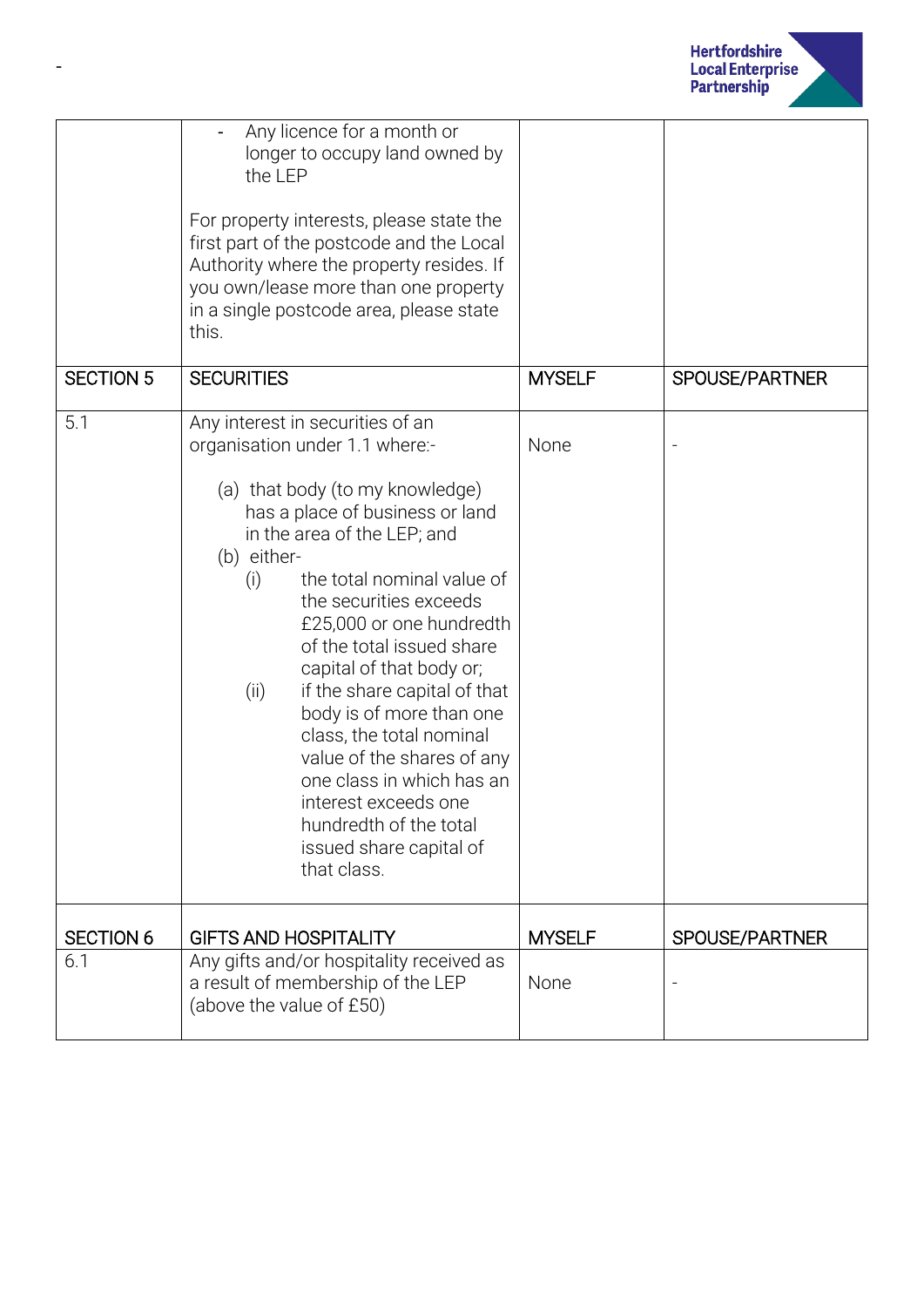

### OTHER INTERESTS

#### Membership of Organisations

I am a member of, or I am in a position of general control, a trustee of, or participate in the management of:

1. Any body to which I have been appointed or nominated by the LEP:

None

-

2. Any body exercising functions of a public nature - eg school governing body or another LEP:

Member of the Board for Hertfordshire Chamber of Commerce

3. Any body directed to charitable purposes:

Director of City of Expertise CIC

4. Any body, one of whose principal purposes includes the influence of public opinion or policy (including any political party or trade union):

None

5. Any local authority (please state any interests you hold as LA leaders/cabinet members for LA land, resources and the LA's commercial interests):

None

6. Any other interest which I hold which might reasonably be likely to be perceived as affecting my conduct or influencing my action in relation to my role.

None